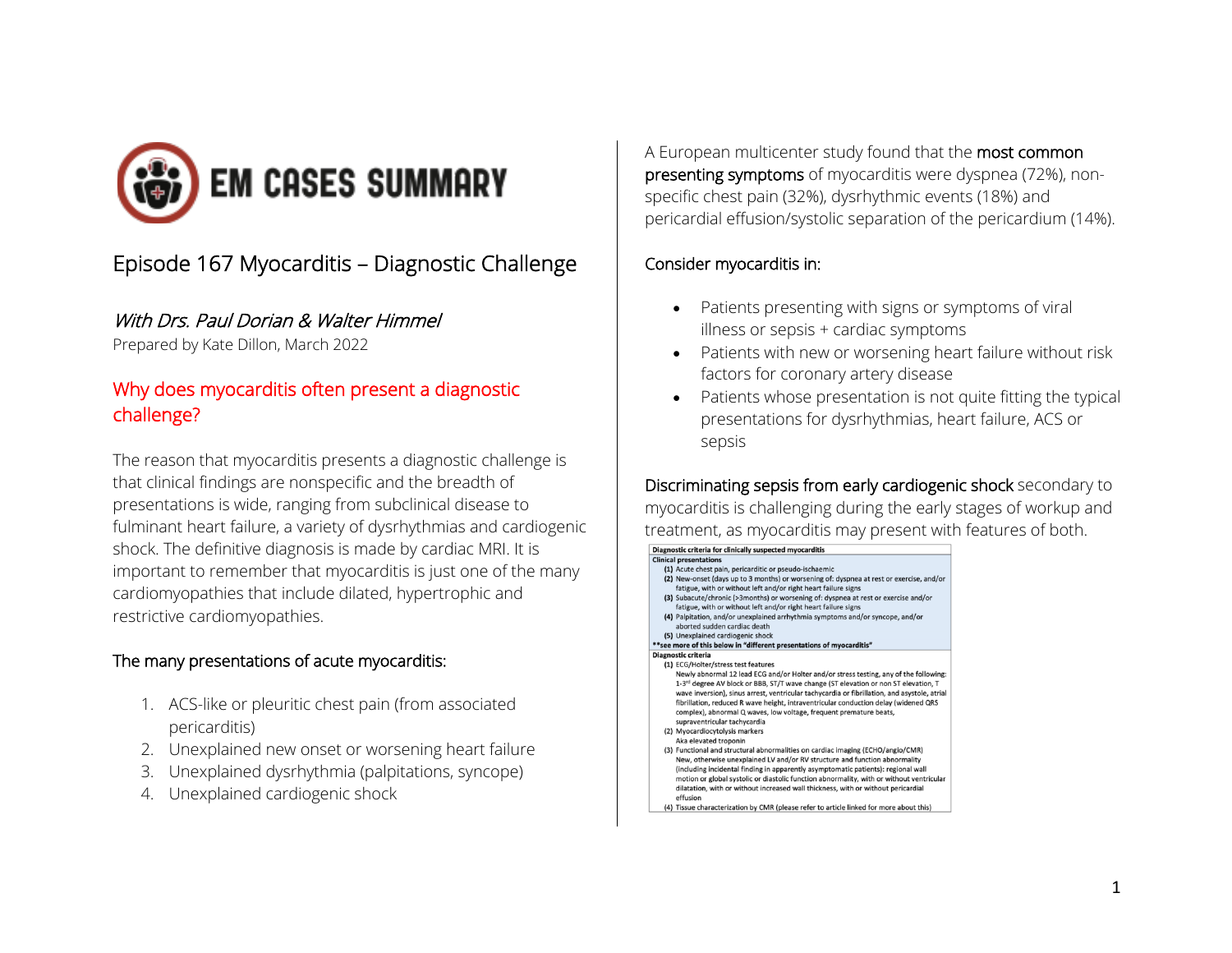A preliminary diagnosis of myocarditis may be made if there is 1+ clinical presentation and 1+ diagnostic criteria from different categories (suspicion is higher with higher number of fulfilled criteria) in the absence of:

- 1. Angiographically detectable CAD
- 2. Known pre-existing cardiovascular disease or extracardiac causes that could explain the syndrome (valve disease, congenital heart disease, etc.).

### Ancillary features supporting the diagnosis of myocarditis:

- Fever >38C at presentation or within the preceding 30 days with or without evidence of respiratory or GI infection
- Peripartum period
- Previous clinically suspected or definite myocarditis
- Personal or family history of allergic asthma, other types of allergies, or extracardiac autoimmune disease
- Family history of dilated cardiomyopathy (DCM) or myocarditis

In the subacute presentation of myocarditis patients may present with unexplained fatigue and dysrhythmias such as VPBs, non-sustained VT. Typically they are found to have mild LV dysfunction on cardiac ultrasound.

### Etiologies of myocarditis – more than just viral etiologies

- **Bacterial**
- Toxic/Drugs:
	- o Amphetamines (especially cocaine)
	- o Ethanol
	- o Scorpion, snake, and spider bites
	- Medications including checkpoint inhibitors, lithium, cyclophosphamide

Pearl: in patients with unexplained new onset third-degree heart block, Lyme carditis and sarcoidosis should be considered; an extreme first-degree heart block in a patient with recent tick exposure and/or unusual rash should be considered Lyme carditis until proven otherwise, and consideration should be given for admission on telemetry as many patients progress to third-degree heart block

## There are a wide range of ECG findings in patients with myocarditis from normal to MI mimics to ventricular dysrhythmias

- ECG sensitivity for myocarditis is only 47%
- The presence of abnormal QRS complexes and new LBBB are findings that are associated with higher rates of death and heart transplant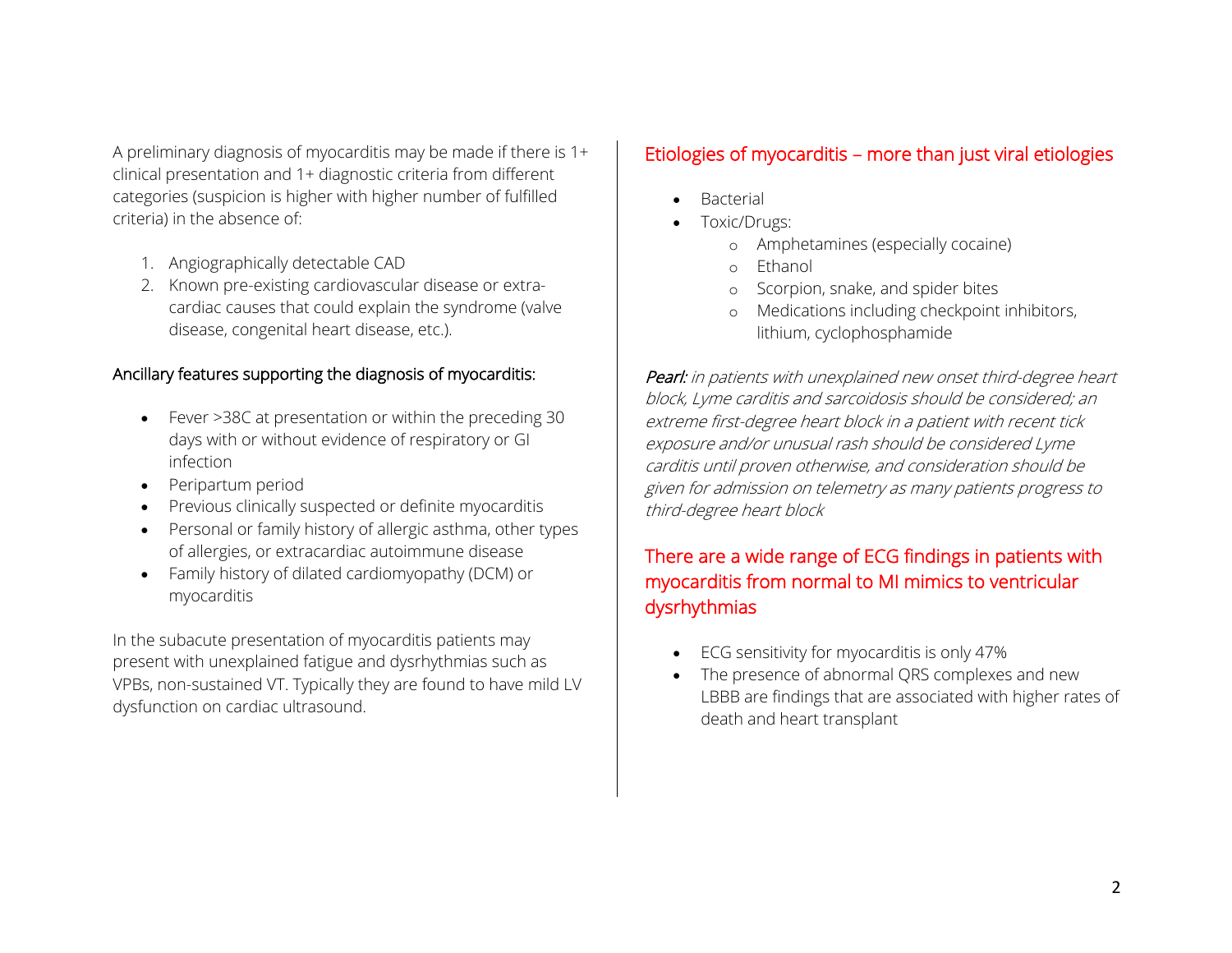### Common ECG Findings of Myocarditis:

- Non-specific ST-segment or T-wave changes (most common finding)
- Sinus tachycardia
- Conduction abnormalities (prolonged/wide QRS)
- Atrial or ventricular tachy- brady-dysrhythmias (supraventricular or ventricular arrythmias occur in up to 55% of patients, often non-sustained and not causing hemodynamic compromise)
- Ventricular premature beats
- Overt ischemic changes (T-wave inversion, ST segment change, pathologic Q-waves, PR depression), can be seen in focal myocarditis which can mimic MI
- Diffuse PR depression with ST elevation (if pericardium is involved)
- Low voltages and/or electrical alternans (if pericardial effusion is present)

### When to consider myocarditis or pericarditis in patients with recent COVID-19 infection or COVID mRNA vaccination

- The baseline prevalence of myocarditis in the general population in North America is approximately 200 cases/million people/year
- The prevalence of myocardial damage in patients hospitalized with COVID-19 is approximately 5-25%
- The risk of myocarditis from an mRNA COVID vaccine is approximately 2 cases/million vaccinations in all comers
	- o The peak incidence is ~5-15 days following vaccine
	- o If ECG and troponin are normal and the patient is minimally symptomatic, safe discharge from the ED should be considered
	- o The vast majority of these patients recover within a few days and require only symptomatic treatment
	- o A minority of these patients require longer hospital stays and/or supportive therapy
	- o In a very small number of cases worldwide patients required cardiac mechanical support
- The risk of vaccine induced myocarditis is higher in males 15-40 years old (50 cases/million vaccinations)
	- o The mortality rate in these cases is very low and recovery rate is high
	- o These cases are typically associated with mRNA vaccines and are more common after the second or third dose compared to the first dose

#### Bottom Line

- o The COVID-19 mRNA vaccines portend a degree of protection against myocardial damage related to COVID-19 infection
- o The risk benefit ratio is not as clear for young, healthy males 15-40 years, but our experts' opinion is that the risk of long-term sequelae of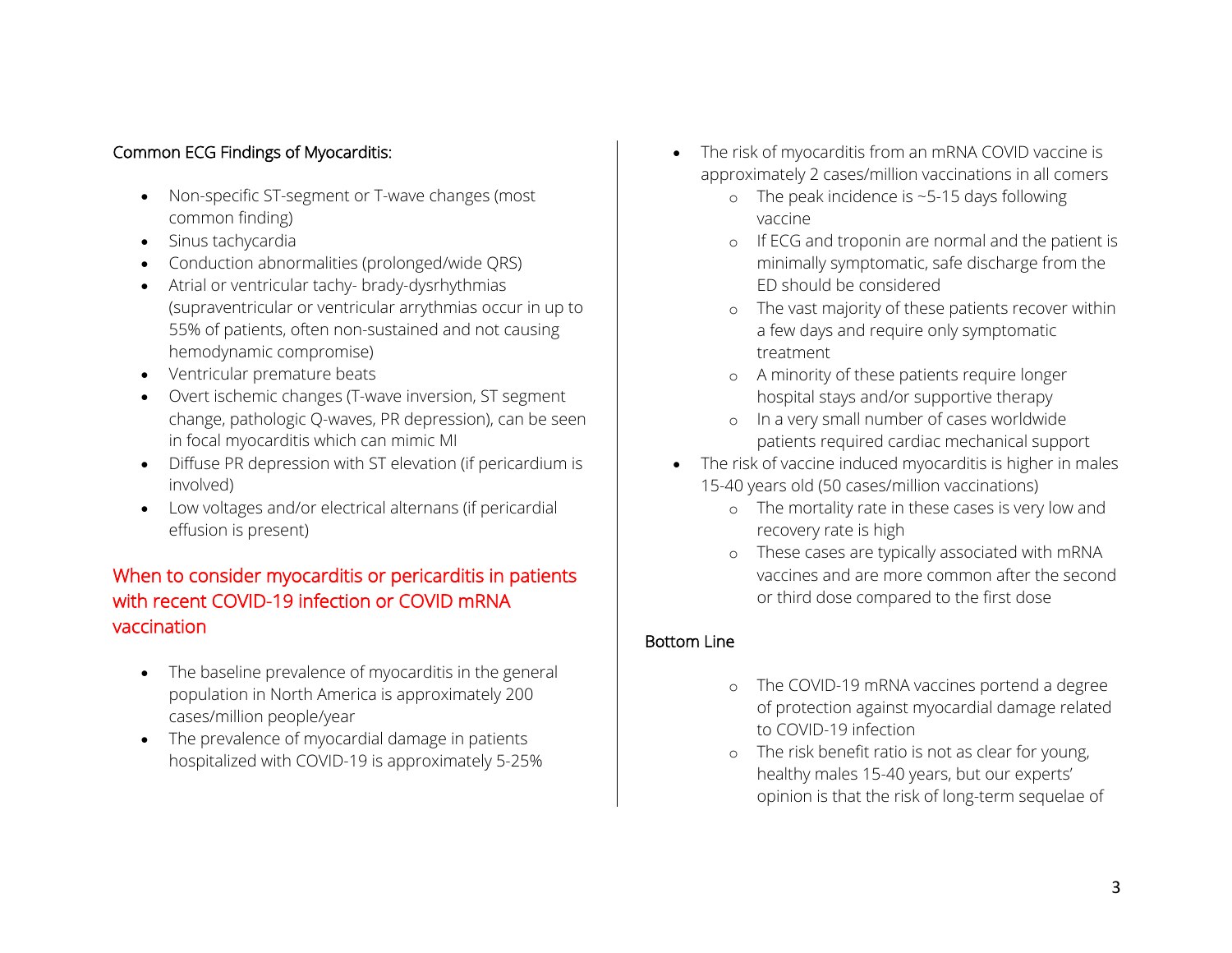long-COVID is much higher than the risk of longterm sequelae with vaccine associated myopericarditis

o One is more likely to sustain an injury from a lightning strike (1 in 211,166 in Canada) than to have major complications from COVID-19 mRNA vaccine related myocarditis

## PoCUS helps determine severity and extent of disease in myocarditis but is seldom helpful in the diagnosis

- There are two key PoCUS findings to look for patients with myocarditis:
	- o Pericardial effusion (present in 25% of patients)
	- o Poor global LV function
- A normal PoCUS does not rule out myocarditis
- Abnormalities on PoCUS may help determine severity of cardiac dysfunction and extent of disease

## Can a negative troponin rule out myocarditis? The role of bloodwork in the diagnosis of myocarditis

With almost everyone presenting to EDs either having contracted COVID-19 and/or having received COVID-19 vaccination, we are often presented with the conundrum of which patients who present to the ED with any of the symptoms of myocarditis require a workup for myocarditis. Working up every patient with even the slightest chest pain or shortness of breath or palpitations or fever or any concern for myocarditis would not

only lead to droves of false positives and downstream harms but also grind the EDs to a halt and bankrupt the health care system! For patients with a low pretest probability a "watch and wait" approach is reasonable. For patients with a moderate pretest probability based on history, physical, ECG and PoCUS, is there a set of blood work that could rule out myocarditis? Unfortunately, there is not enough data to guide us here. The overall sensitivity of troponin for myocarditis is about 80%, however this includes subclinical myocarditis. CRP is usually elevated in myocarditis and correlates with the extent of myocardial damage as quantified by cardiac MR, however the sensitivity is poor. BNP levels are increased in some patients with acute perimyocarditis regardless of whether or not they have heart failure. If troponin, CRP and BNP are all negative it is very unlikely that clinically significant myocarditis is present but this cannot rule out the diagnosis. Clinical judgment should dictate which patients to work up for myocarditis.

## Supportive therapies in the ED management of myocarditis

- ED management of myocarditis is supportive, including treatment of the complications of myocarditis (i.e. treat heart failure, shock, dysrhythmias as you normally would)
- Treatment is *not* with anti-inflammatories or colchicine as it is with pericarditis
- Patients with fulminant acute myocarditis require admission to an ICU and may require mechanical cardiac therapies such as ECMO